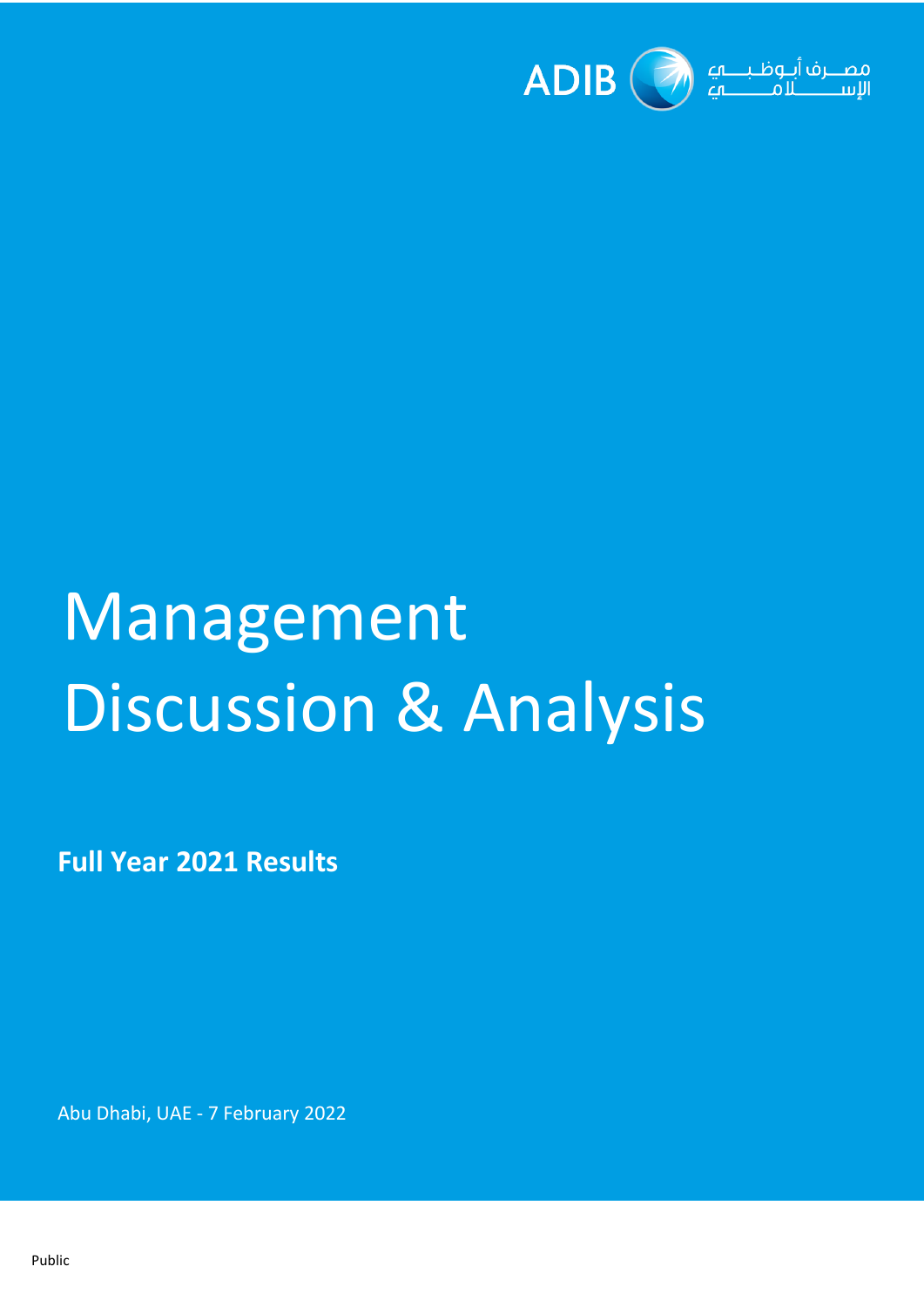لاف أنبوظننا **ADIB** 

## **ADIB reports Strong Perfomance for full year 2021 with net profit growth of 45% to AED 2.3 billion**

### **Proposed dividend(1) of 31 fils per share equivalent to 48.5% of net profit**

**(1) Proposed dividends are subject to shareholders approval at the annual general meeting** 

#### **Strong profitability driven by revenue growth and OPEX optimization**



- 45% increase in Net Profit to AED 2.3 billion with ROE improving 463 basis points to 14.3%
- Revenue up 4% to AED 5.6 billion driven by 9% increase in non-funded income
- Effective cost control strategy leads to a reduction of 5.1 percentage points in Cost to Income ratio to 40.7%
- Improved economic outlook drives 27% Impairment decline, despite improved coverage on non-performing financing
- Steady balance sheet growth of 7% to AED 137 billion with 7% customer financing growth and 8% deposits growth
- Robust capital position with a common equity tier 1 ratio of 12.93%

Abu Dhabi Islamic Bank reported a year-on-year growth in **Net Profit** of 45% for the full year 2021 to AED 2,330 million from AED 1,604 million in 2020, resulting from solid top-line growth, continued optimization of the cost base and lower impairments. **Revenue** for 2021 improved 4% to AED 5,560 million compared to AED 5,358 million last year. This arose from an 9% year-on-year increase in non-funded income to AED 2,215 million and 1% growth in funded income to AED 3,345 million, achieved despite the lower rate environment.

**Cost** discipline was maintained amid ongoing investment in digital initiatives with operating expenses declining 8% yearon-year to AED 2,260 million and the cost to income ratio improved 5.1 percentage points to 40.7%. **Impairments** declined 27% year-on-year to AED 954 million for the year 2021, reflecting an overall improvement in economic conditions relative to the pandemic-impacted previous period. This reduction was achieved while improving the provision coverage of nonperforming financing (including collaterals) by 9.3 percentage points to 120.0%.

**Total assets** increased 7% from the previous year end to reach AED 136.9 billion, driven by 7% growth in gross **financing** and increased cash and balances with financial institutions and central banks. Customer **deposits** rose 8% year-on-year to AED 109.6 billion from strong Current and Savings Accounts (CASA) and Short Term Investments generation. ADIB maintained a robust **capital** position with a common equity tier 1 ratio of 12.93% and total capital adequacy ratio of 18.57% after adjusting for proposed dividend for 2021. Further, the bank's **liquidity** position was healthy and comfortably within regulatory requirements, with the advances to stable funding ratio at 84.1% and the eligible liquid asset ratio at 19.7%.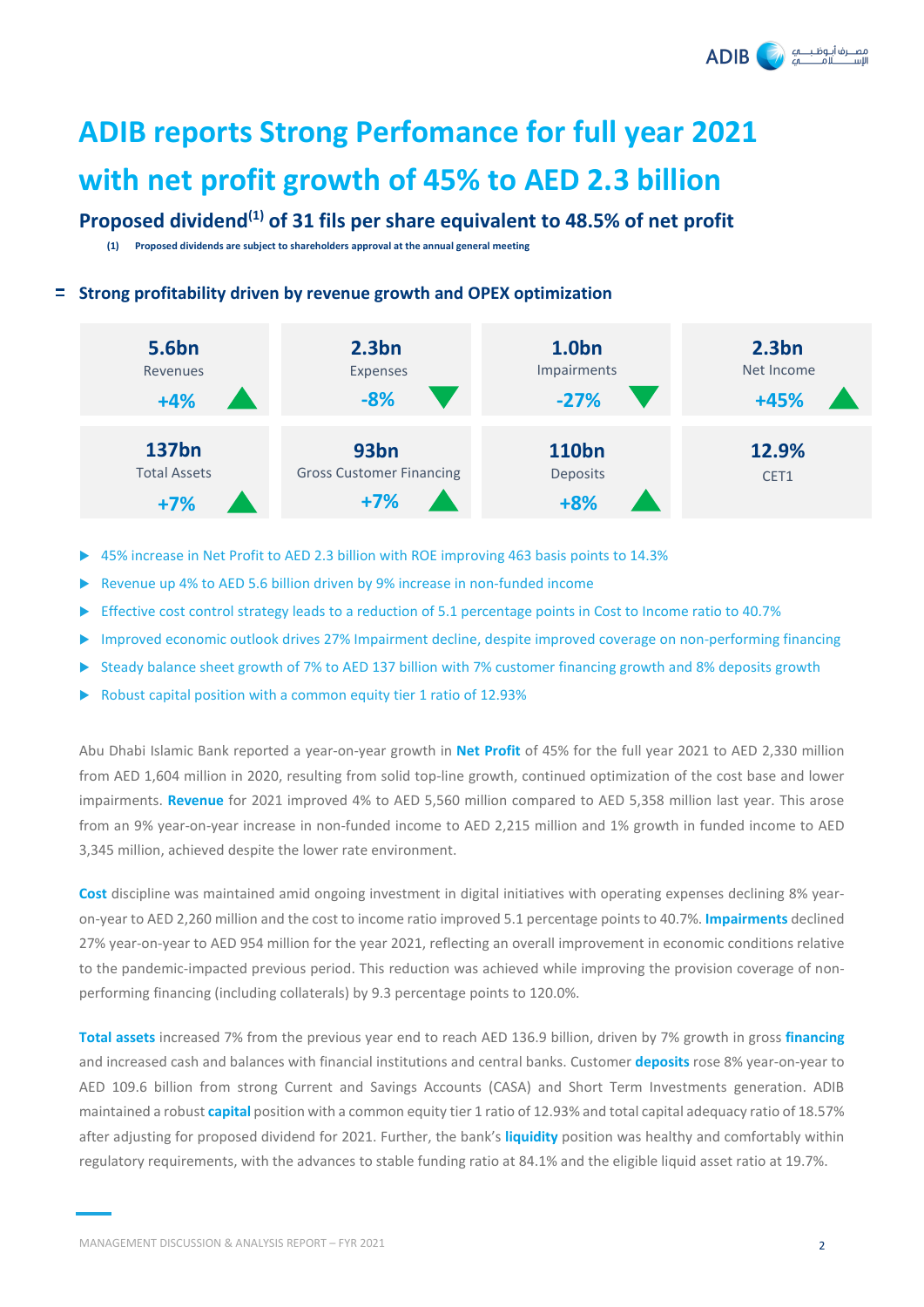



#### **H.E JAWAAN AWAIDAH AL KHAILI**

CHAIRMAN

"ADIB reported a strong perfomance in 2021, driving growth with full year net profit up 45% compared to 2020. Across our businesses, we saw elevated growth in client activity and our teams responded with differentiated ideas and offerings to meet our clients' needs and create long-term value for our shareholders. As a result, our overall performance in 2021 reflected strong earnings and highlighted our ability to successfully adapt to a new operating environment while continuing to invest in talent and innovations to support future growth. Our strong performance in 2021 has allowed ADIB's Board of Directors to recommend an increase in its cash dividend payout by 51.2% representing 48.5% of the year's net profit, in line with our commitment to driving long-term value for our shareholders.

"In 2021, we invested heavily in areas that will help us achieve further growth in the future, including launching new products and advancing our digital capabilities in line with our ambition to become the world's most innovative Islamic bank. We were also honored that ADIB once again has taken the lead in the UAE banking sector by launching new digital initiatives, including the launch of the world's first Islamic car ecosystem *Turbo* and the launch of *Amwali,* the first Islamic bank for young people.

"As a leading Islamic bank, our commitment to a sustainable future is now embedded in our 5 year strategy and plan. We are developing the right framework that will help us to be a force of good in the societies we operate in. Whether it's by developing new sustainability-linked financing solutions, offering the support our customers needs or financially empowering our younger generation, we will constantly innovate and expand our capabilities to accelerate our ESG agenda.

"Looking ahead, we believe that the UAE economy has proved its resilience in recent years, and a continuation of government investment in diversification initiatives will provide opportunities for ADIB to develop its corporate and retail banking businesses. While the global economic picture is uncertain, we can mitigate volatility by remaining committed to maintaining our best practice approach to risk management. There is no doubt that credit quality and capital strength lie at the core of our strategic success and in 2022 we will maintain a prudent approach commensurate with our long-term targets for return on shareholder equity."





#### **NASSER AL AWADHI**

#### GROUP CHIEF EXECUTIVE OFFICER

"It is a great privilege to be joining ADIB at a time when the bank is achieving strong momentum, and as it sets out to deliver its 2025 growth strategy. ADIB has many attributes with a proud history and a bright future. I am extremely proud of what the bank has accomplished in 2021. Our financial performance improved steadily, our balance sheet is growing and our commitment to serving our clients and communities is strong. These results highlight our robust strategy and our award-winning level of customer service that saw us welcoming appoximately 116,000 new additional customers during the year. Of course, there is always more to do. We know the market has good potential and we can still gain further market share; we know that the expectations of our customers are increasing and we have to work harder to continuously meet their ambitions. I will do everything I can to make all of our stakeholders proud of ADIB as we continue to build a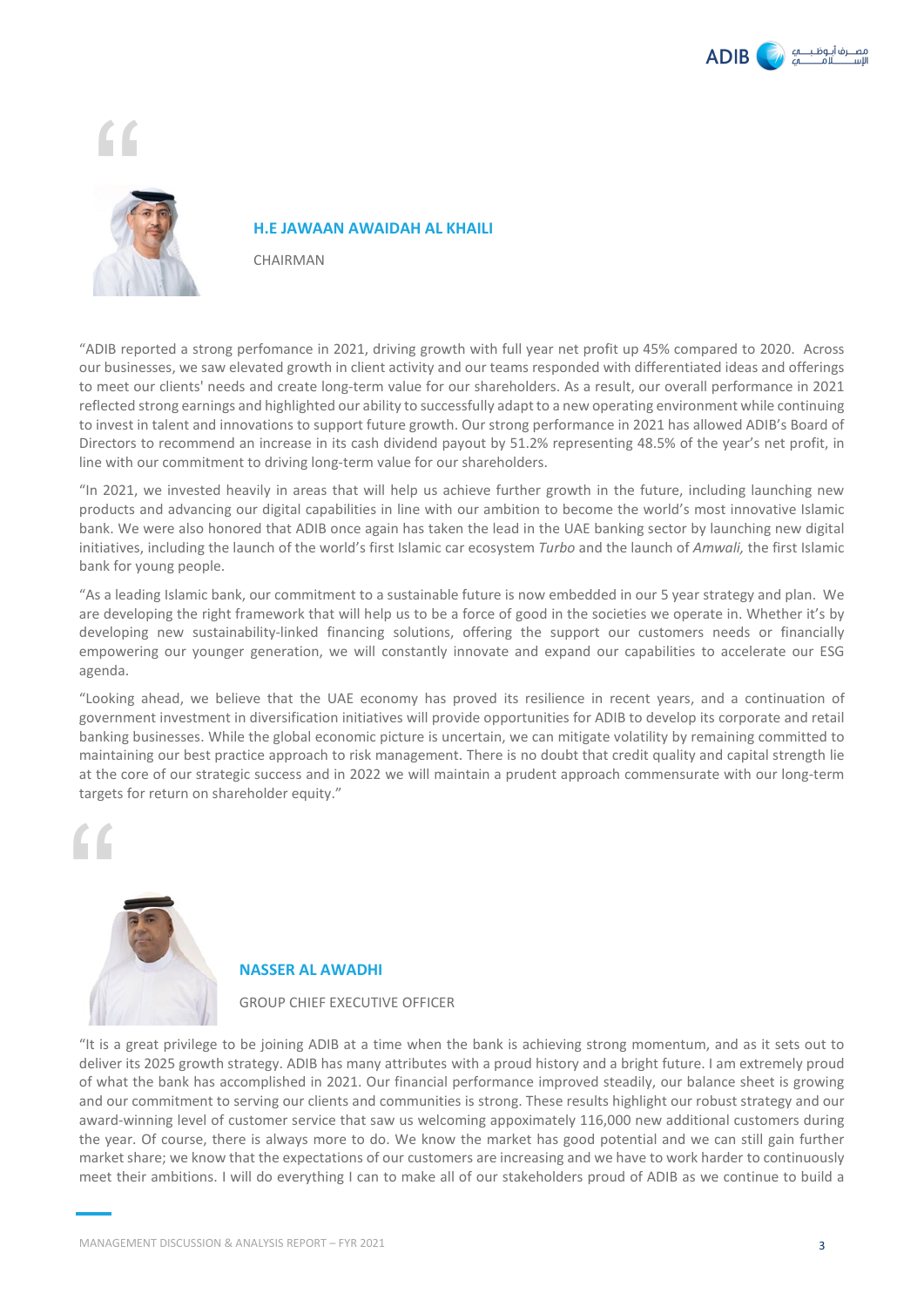

better bank and improve our returns. We will invest in areas where we see opportunities for growth, and we will enhance our infrastructure, risk management and controls to ensure that we operate in a safe and sound manner and serve our customers with excellence.

"I will also be focusing on delivering our 5-year strategic plan by focusing on launching new products that will allow us to support customers across all financial stages in their lives, attracting new business segments where we can grow profitably by building on our strong brand and market position. Moreover, we will continue with our digital transformation strategy to become a digital-first financial institution by rigorously simplifying and centralizing our operating model that will enable us to focus on clients and work more efficiently."





#### **MOHAMED ABDELBARY**

GROUP CHIEF FINANCIAL OFFICER

"Broad based business momentum was sustained in the last quarter of the year and our pipelines remain healthy for 2022. We were able to deliver solid top-line growth of 4% during the year, driven by higher income from financing and growth in investment income. In combination with improved operating efficiency and normalizing risk cost, this revenue growth has resulted in a substantial 45% year-on-year increase in our net profit, which led to a healthy return on equity of 14.3%. We also had strong deposit growth of 8% year-on-year and gross customers financing of 7% year-on-year from both consumer and corporate finance. Despite a low rate-environment, our net profit margin 'NPM' remained market-leading at 3.25% for the period, aided by the low cost of funding that the bank enjoys by virtue of its higher CASA balances. A progressive normalistaion of rates in the coming quarters will also be beneficial to our earnings. While we continued to invest heavily in core areas that will help us achieve further growth in the future, including enhancing our customer experience and advancing our digital capabilities, we demonstrated strong expense discipline leading to a 5.1-percentage point improvement in our cost-to-income ratio.

"Throughout the period, we demonstrated risk discipline with our asset quality broadly stable underpinned by a prudent risk approach and recoveries. Our balance sheet foundation remains robust, with solid liquidity, funding and capital ratios, and we therefore fully expect to be able to support our growth ambitions in the most effective and efficient manner."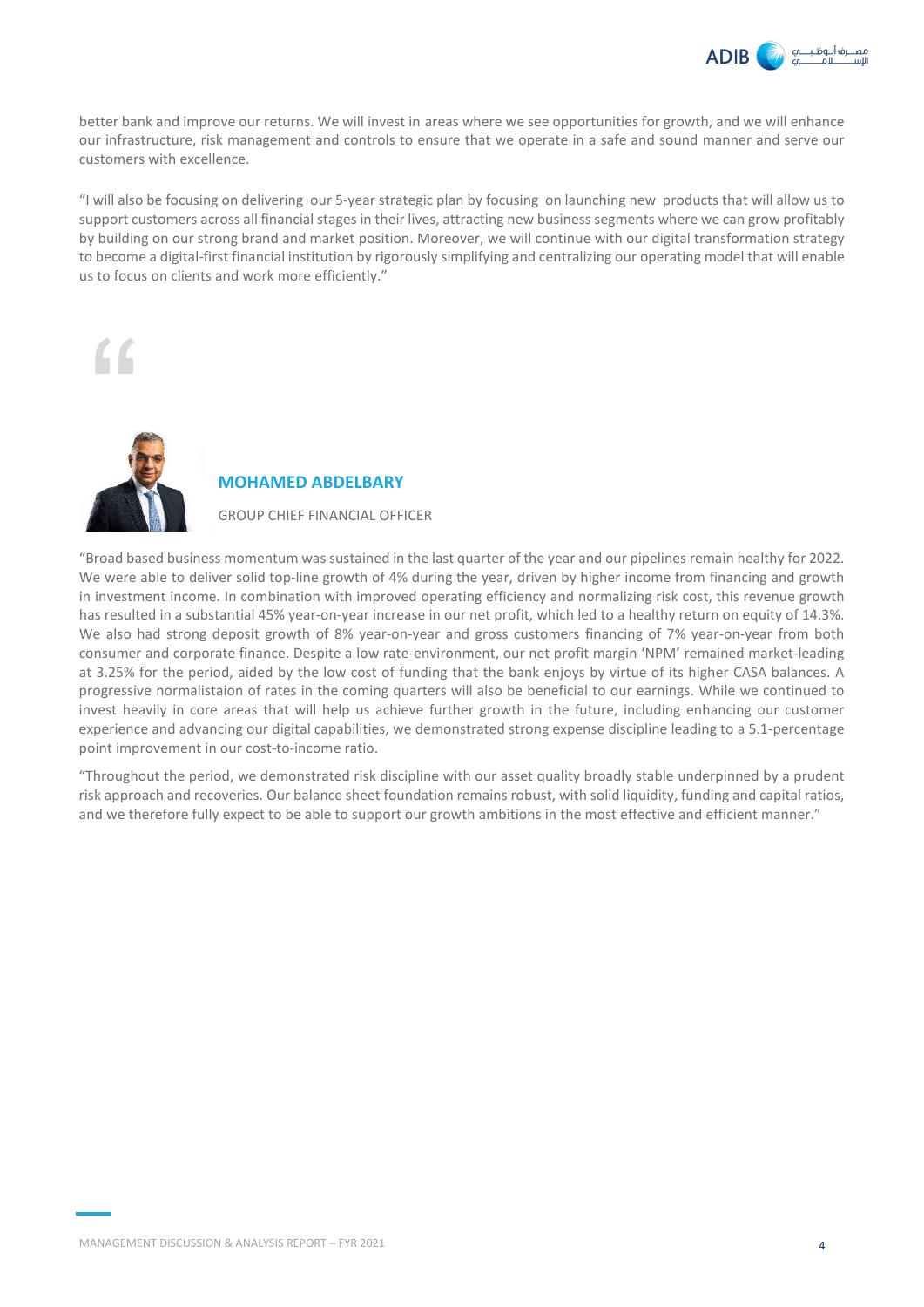

#### **Group Financial Review**

#### **Income statement**

| $AED$ (mn)                                               | FY 2021  | <b>FY 2020</b> | $\Delta\%$ | 40 2021 | 40 2020 | $\Delta\%$ |
|----------------------------------------------------------|----------|----------------|------------|---------|---------|------------|
|                                                          |          |                |            |         |         |            |
| Gross revenue from funds                                 | 3,675    | 3,827          | $-4%$      | 882     | 922     | $-4%$      |
| Distribution to depositors                               | (330)    | (502)          | $-34%$     | (82)    | (95)    | $-13%$     |
| <b>Funded income</b>                                     | 3,345    | 3,324          | $+1%$      | 800     | 828     | $-3%$      |
| Investment income                                        | 994      | 791            | $+26%$     | 328     | 233     | $+40%$     |
| Fees, commissions income, net                            | 958      | 992            | $-3%$      | 269     | 274     | $-2%$      |
| Foreign exchange income, net                             | 248      | 223            | $+11%$     | 65      | 77      | $-15%$     |
| Other income                                             | 14       | 27             | $-48%$     | 6       | 13      | $-58%$     |
| Non-funded income                                        | 2,215    | 2,034          | $+9%$      | 667     | 598     | $+12%$     |
| <b>Revenues</b>                                          | 5,560    | 5,358          | $+4%$      | 1,467   | 1,426   | $+3%$      |
| Operating expenses                                       | (2, 260) | (2,450)        | $-8%$      | (531)   | (578)   | $-8%$      |
| Provision for impairment                                 | (954)    | (1,314)        | $-27%$     | (203)   | (360)   | $-44%$     |
| Net income before zakat and income tax                   | 2,345    | 1,594          | $+47%$     | 733     | 487     | $+50%$     |
| Zakat and tax                                            | (15)     | 10             | $+252%$    | (4)     | (5)     | $-14%$     |
| Net income after zakat and tax                           | 2,330    | 1,604          | $+45%$     | 728     | 483     | $+51%$     |
| Non-controllable interest                                | (1)      | (1)            | $+20%$     | (1)     | (0)     | $+156%$    |
| Net income attributable to equity<br>holders of the bank | 2,329    | 1,603          | $+45%$     | 728     | 482     | $+51%$     |

| <b>EPS</b>           | 0.57  | 0.36  | $+57%$      |
|----------------------|-------|-------|-------------|
| Net profit margin    | 3.25% | 3.51% | $-27bps$    |
| Cost to income ratio | 40.7% | 45.7% | $-5.1$ ppts |
| Cost of risk         | 0.99% | 1.28% | $-30bps$    |
| <b>ROF</b>           | 14.3% | 9.6%  | $+463bps$   |
| <b>ROA</b>           | 1.76% | 1.26% | $+50bps$    |
|                      |       |       |             |

- **Group net profit** grew 45% in 2021 to AED 2,330 million compared to AED 1,604 million in 2020. This was driven by solid growth in revenues, improved operating efficiency and lower impairments compared to the previous year. Net profit for 4Q 2021 was higher by 51% compared to 4Q 2020.
- Revenues: The rebound in UAE economic activity and an improvement in business momentum lifted **revenues** by 4% in 2021 to AED 5,560 million versus AED 5,358 million in 2020. On quarterly basis, revenues increased by 3% year-on-year to AED 1,467 in 4Q 2021 reflecting 12% growth in non-funded income.
- **Funded income** rose 1% year-on-year to reach AED 3,345 million as 9% growth in average earning assets was partly offset by a 27 basis points moderation in the net profit margin to 3.25%. This margin decline mainly resulted from the lower rate environment which reduced financing yields. This was however partly offset by an improvement in the cost of funding of 21 basis points year-on-year. Despite the lower year-on-year net profit margin, ADIB preserves one of the highest margins in the market, supported by one of the lowest cost of funds in the market.
- **Non-funded income** increased by 9% year-on-year to AED 2,215 million for the current year 2021, resulting from 26% growth in investment income and 11% improvement in foreign exchange income. This was partly offset by 3% lower fees income.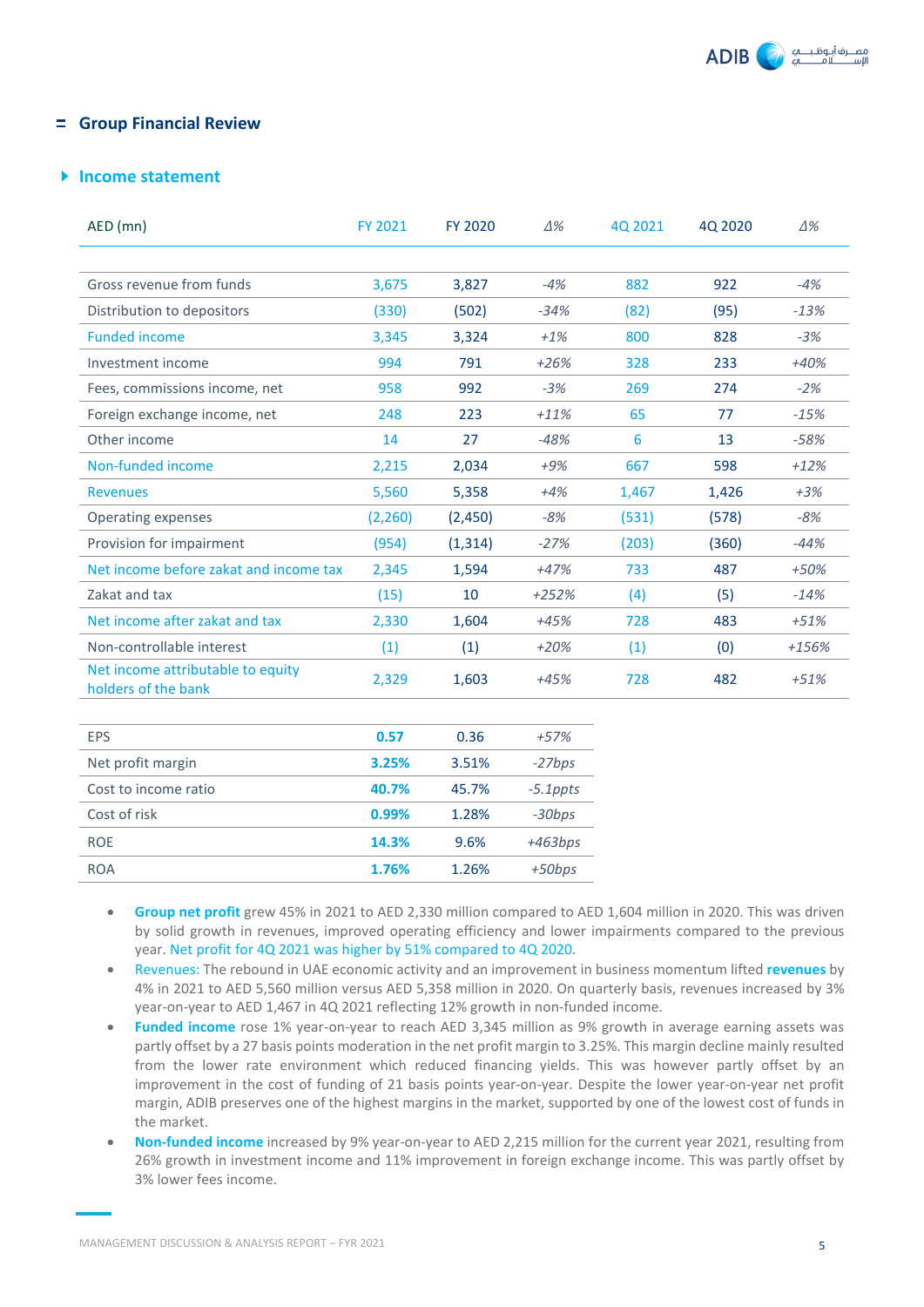

- Overall revenues were supported by growth in **new customers** of approximately 116,000 during the last 12 months period ended 31 December 2021, evidencing ADIB's emphasis on long-term customer relationships and the delivery of superior customer service.
- Successful implementation of cost initiatives and the efficacy of the digital strategy resulted in an 8% improvement in **operating expenses** to AED 2,260 million compared to 2020, leading to an improvement in the cost-to-income ratio of 5.1 percentage points year-on-year to 40.7%. Cost initiatives included optimisation of branch network , renegotiation of premises leases and ongoing management of natural staff attrition. Expenses for 4Q 2021 similarly improved by 8% compared to 4Q 2020 to AED 531 million.
- The **net impairment charge** for the year decreased by 27% year-on-year to AED 954 million, lowering the **cost of risk** by 30 basis points year-on-year to 0.99%. This reflected improvements in the micro- and macro-economic environment and was achieved while improving the **provision coverage** of non-performing financing (including collaterals) by 9.3 percentage points to 120.0%.

#### **Balance Sheet**

| AED (mn)                                          | <b>Dec 2021</b> | <b>Dec 2020</b> | ∆%          |
|---------------------------------------------------|-----------------|-----------------|-------------|
|                                                   |                 |                 |             |
| Cash and balances with central banks              | 21,699          | 19,580          | $+11%$      |
| Due from financial institutions                   | 4,530           | 2,420           | +87%        |
| <b>Customer financing</b>                         | 88,252          | 83,409          | +6%         |
| Investments                                       | 13,691          | 13,809          | $-1%$       |
| Investment in associates                          | 1,604           | 1,302           | $+23%$      |
| Investment and development properties             | 2,003           | 2,024           | $-1%$       |
| Other assets                                      | 5,089           | 5,273           | $-3%$       |
| <b>Total assets</b>                               | 136,868         | 127,816         | +7%         |
| Due to financial institutions                     | 3,536           | 3,773           | $-6%$       |
| <b>Total deposits</b>                             | 109,611         | 101,276         | $+8%$       |
| <b>Other liabilities</b>                          | 3,162           | 3,605           | $-12%$      |
| <b>Total liabilities</b>                          | 116,309         | 108,654         | $+7%$       |
| Share capital                                     | 3,632           | 3,632           |             |
| Retained earnings                                 | 6,741           | 5,671           | +19%        |
| Other reserves                                    | 5,420           | 5,093           | +6%         |
| Equity attributable to shareholders of the bank   | 15,793          | 14,396          | $+10%$      |
| Tier 1 sukuk                                      | 4,754           | 4,754           |             |
| Non - controllable interest                       | 12              | 11              | $+3%$       |
| Equity attributable to equity holders of the bank | 20,559          | 19,162          | $+7%$       |
|                                                   |                 |                 |             |
| Customer financing, gross                         | 93,129          | 87,407          | $+7%$       |
| Non-performing financing (NPA)                    | 8,286           | 7,689           | +8%         |
| <b>NPA</b> ratio                                  | 8.9%            | 8.8%            | $+10bps$    |
| NPA coverage ratio                                | 66.8%           | 57.9%           | $+8.8$ ppts |
| NPA coverage ratio with collaterals               | 120.0%          | 110.7%          | $+9.3$ ppts |
| <b>Risk Wieghted Assets</b>                       | 104,443         | 99,574          | $+5%$       |
| <b>CET1 Ratio</b>                                 | 12.93%          | 12.94%          | $-1bps$     |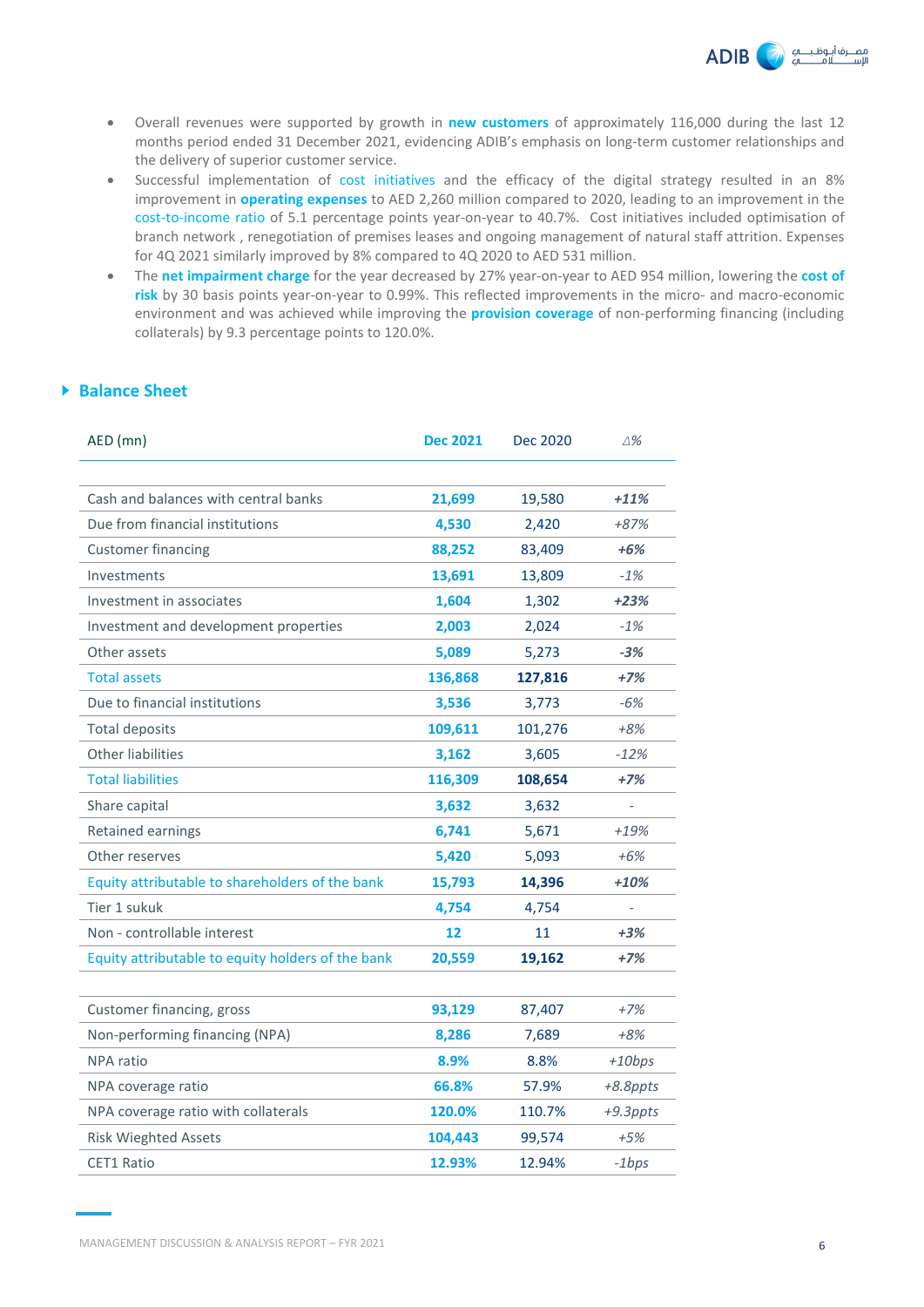| <b>ADIB</b> | مصـــرف أبــوظـبــــــــهــــ<br>الاستثنائات<br>$\sqrt{ }$ |  |
|-------------|------------------------------------------------------------|--|
|-------------|------------------------------------------------------------|--|

| Tier 1 Ratio                        | 17.48% | 17.71% | $-23bps$    |
|-------------------------------------|--------|--------|-------------|
| Capital Adequacy Ratio (CAR)        | 18.57% | 18.80% | $-23bps$    |
| Finance to Deposits ratio           | 80.5%  | 82.4%  | $-1.8$ ppts |
| Advances to stable fund ratio (AFR) | 84.1%  | 85.8%  | $-1.7$ ppts |
| Eligible Liquid Asset Ratio (ELAR)  | 19.7%  | 20.7%  | $-1.0$ ppts |

- **Total assets**reached AED 136.9 billion as at 31 December 2021, an increase of 7% from 31 December 2020 , driven by a growth in net financing and increased cash and balances with financial institutions and central banks.
- Gross customer **financing** increased 7% year-on-year to AED 93.1 billion from 20% growth in financing to Government and public sector enterprises, while the private banking and retail financing portfolios grew 14% and 3% respectively.
- The bank's **investment** portfolio declined 0.9% during 2021 to AED 13.7 billion from continued opportunities to realize capital gains.
- Customer **deposits** amounted to AED 110 billion as of 31 December 2021, up 8% from 4Q 2020 as CASA deposits (including STI) increasing by 13% to AED 100.7 billion comprising 92% of total customer deposits.
- **Non-performing financing** totaled AED 8.3 billion in 4Q 2021 compared to AED 7.7 billion in 4Q 2020, reflecting a challenging operating environment and translating to a non-performing financing ratio of 8.9% versus 8.8% at the end of 2020.
- ADIB continued to maintain a healthy liquidity position with an advances to stable funding ratio at 84.1% compared with 85.8% at the beginning of the year, while the eligible liquid asset ratio was 19.7% as at 31 December 2021 versus 20.7% at the end of 2020.
- The bank further maintained a robust **capital position** with the common equity tier 1 ratio at 12.93%, a tier 1 ratio of 17.48% and capital adequacy ratio of 18.57% as at 31 December 2021, comfortably exceeding regulatory requirements prescribed by the UAE Central Bank until 31 December 2021 of 11.5% as part of capital relief buffers under TESS.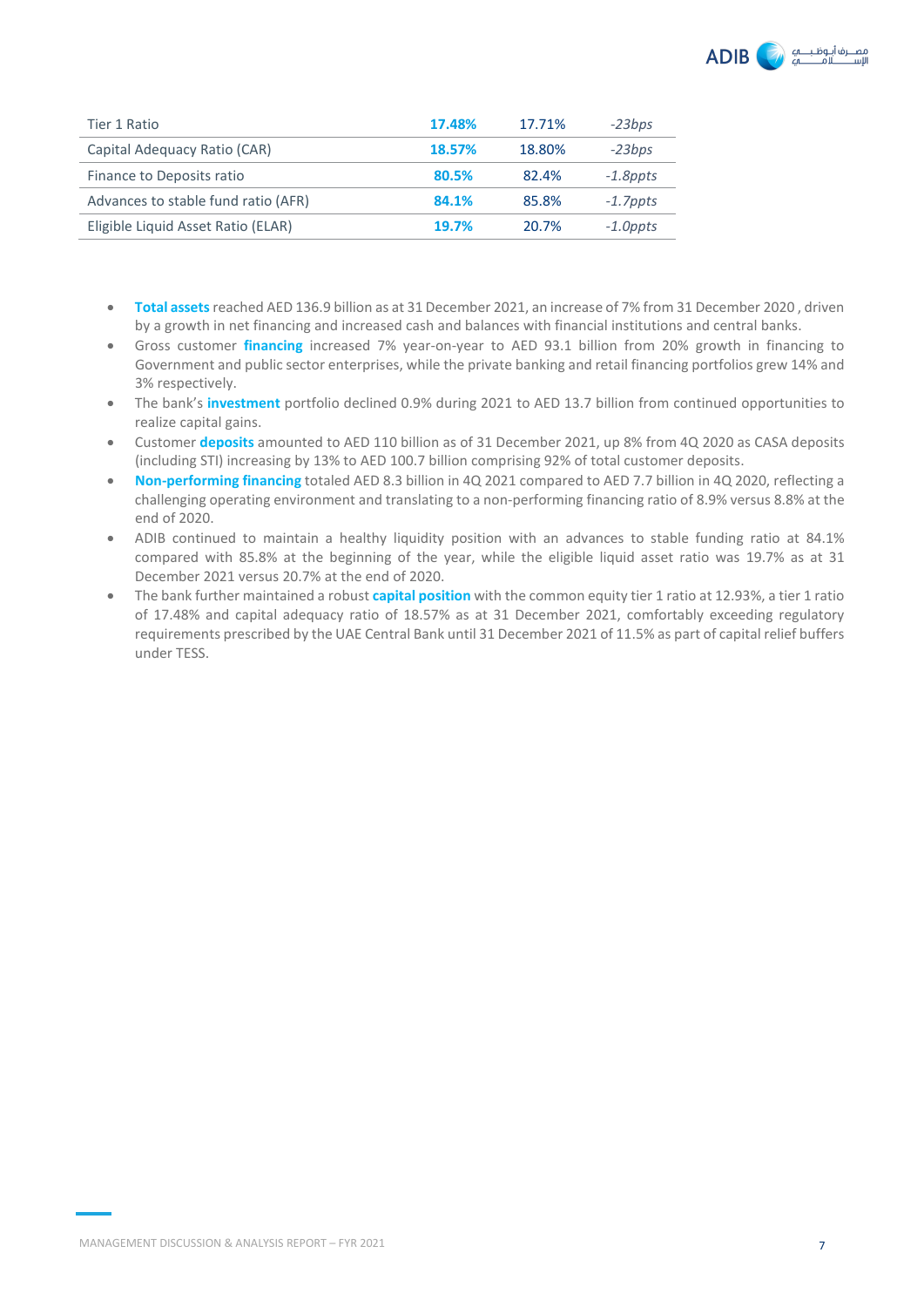#### **Fig. 2** Segmental Performance Review

#### **Retail Banking Group**

| <b>Income statement</b>         |                 |                |             |            |          |             |
|---------------------------------|-----------------|----------------|-------------|------------|----------|-------------|
| AED (mn)                        | <b>FY 2021</b>  | <b>FY 2020</b> | $\Delta\%$  | 4Q 2021    | 4Q 2020  | $\Delta\%$  |
|                                 |                 |                |             |            |          |             |
| Funded income                   | 2,482           | 2,654          | $-6%$       | 620        | 668      | $-7%$       |
| Non-funded income               | 574             | 585            | $-2%$       | <b>151</b> | 150      | $+1\%$      |
| <b>Revenues</b>                 | 3,056           | 3,239          | $-6%$       | 771        | 817      | $-6%$       |
| Operating expenses              | (1, 805)        | (1,848)        | $-2%$       | (439)      | (429)    | $+2%$       |
| Impairment charge               | (46)            | (117)          | $-61%$      | (11)       | 36       | $-130%$     |
| Net income before tax and zakat | 1,206           | 1,273          | $-5%$       | 321        | 424      | $-24%$      |
| <b>Tax and Zakat</b>            | $\bf{0}$        | 18             | $-100%$     | $\bf{0}$   | 18       | $-100%$     |
| Net income after tax and zakat  | 1,206           | 1,291          | $-7%$       | 321        | 442      | $-27%$      |
| Cost to income ratio            | 59.1%           | 57.1%          | $+2.0$ ppts | 57.0%      | 52.5%    | $+4.5$ ppts |
| Cost of risk                    | 0.09%           | 0.25%          | $-15bps$    | 0.09%      | $-0.30%$ | $+39bps$    |
| <b>Balance Sheet</b>            |                 |                |             |            |          |             |
| $AED$ (mn)                      | <b>Dec 2021</b> | Dec 2020       | $\Delta\%$  |            |          |             |
| Financing, gross                | 48,853          | 47,497         | $+3%$       |            |          |             |
| <b>Total deposits</b>           | 75,279          | 70,074         | $+7%$       |            |          |             |

- ADIB's Retail Banking Group ('Retail Banking'), is the leading bank for UAE nationals and a critical growth engine for ADIB. Retail Banking delivered a resilient performance, generating AED 1,206 million of **net profit** in 2021, a 7% decline over the same period last year. In addition, Retail Banking continued strengthening their customer propositions and improving channel productivity, resulting in improved sales momentum for cards and 3% yearon-year growth in gross **financing** to AED 48.9 billion as at 31 December 2021.
- Despite encouraging financing growth, **revenue** for Retail Banking declined 6% year-on-year to AED 3,056 million from lower profit margins resulting from the lower rate environment.
- **Operating expenses** in 2021 improved 2% year-on-year, reflecting cost optimisation initiatives, and continued focus on process simplification and automation to improve efficiency and deliver better customer experiences.
- The strategic focus on delivering an excellent customer experience enabled Retail Banking to expand its customer base by approximately 116,000 customers over the past 12 months. **Deposits** also grew by 7% year-on-year, outperforming the market on deposit growth. This is a testament to the Bank's strong UAE national and Emiratifocused strategy, which is at the core of the Retail Banking business.
- On **digital**, the bank continued to introduce industry-leading digital capabilities, redesign the client experience, and enabled its customers to bank anytime, anywhere, on their preferred channels. The provision of the new digital remote sales platform allowed customers to interact remotely, driving significant sales across consumer finance products.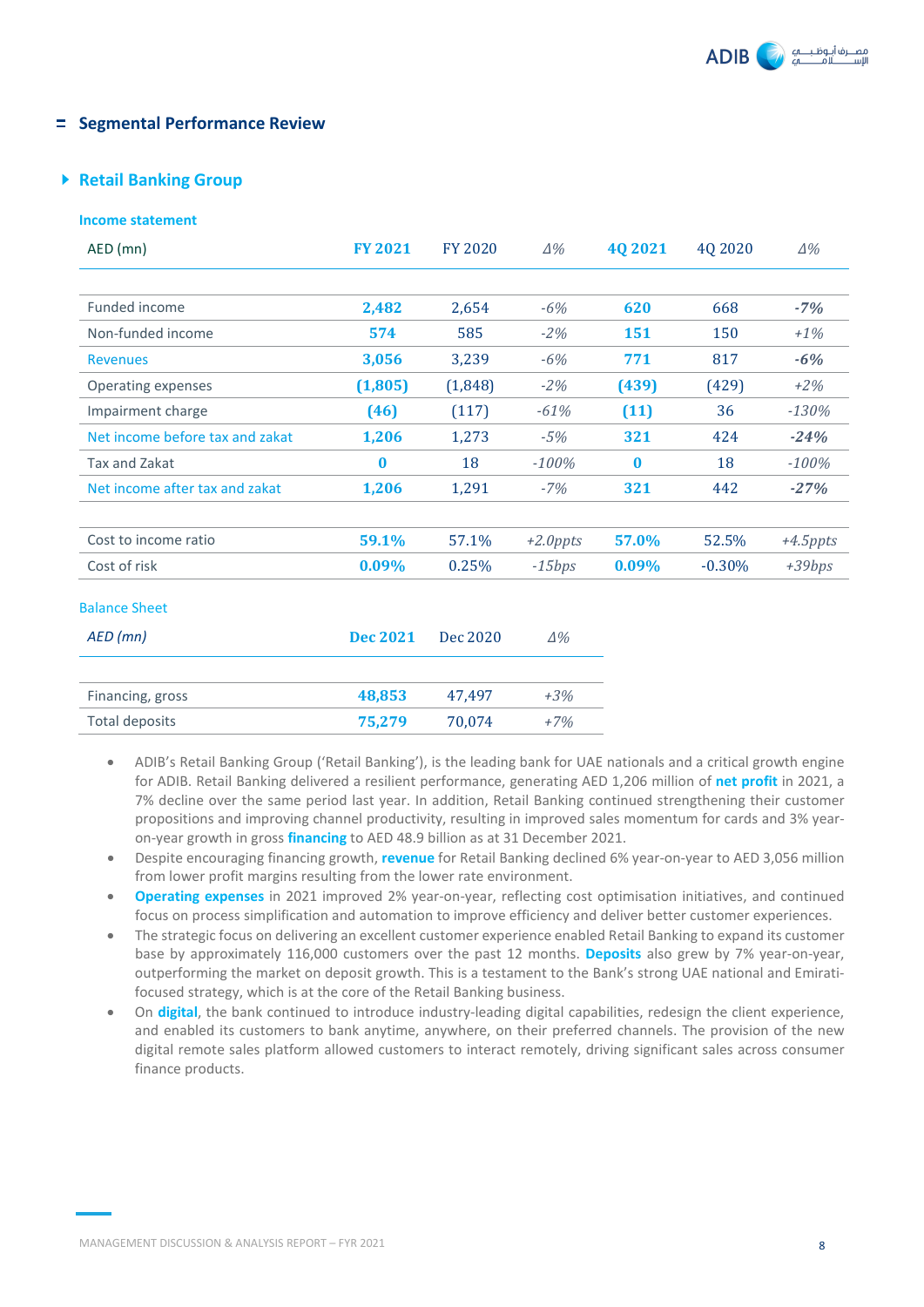

#### **Wholesale Banking Group**

#### **Income statement**

| AED (mn)                        | <b>FY 2021</b>  | <b>FY 2020</b> | $\Delta\%$  | 4Q 2021 | 4Q 2020 | $\Delta\%$  |
|---------------------------------|-----------------|----------------|-------------|---------|---------|-------------|
|                                 |                 |                |             |         |         |             |
| Funded income                   | 598             | 641            | $-7%$       | 152     | 173     | $-12%$      |
| Non-funded income               | 277             | 297            | $-7%$       | 93      | 93      | $+1\%$      |
| <b>Revenues</b>                 | 875             | 938            | $-7%$       | 245     | 265     | $-8%$       |
| <b>Operating expenses</b>       | (279)           | (322)          | $-13%$      | (73)    | (77)    | $-6%$       |
| Impairment charge               | (578)           | (982)          | $-41%$      | (164)   | (366)   | $-55%$      |
| Net income before tax and zakat | 17              | (366)          | $+105%$     | 8       | (178)   | +105%       |
| Tax and Zakat                   | (10)            | (9)            | $-12%$      | (2)     | (23)    | $+90%$      |
| Net income after tax and zakat  | 8               | (374)          | $+102%$     | 6       | (201)   | $+103%$     |
| Cost to income ratio            | 31.9%           | 34.3%          | $-2.4$ ppts | 29.8%   | 29.2%   | $+0.6$ ppts |
| Cost of risk                    | 1.57%           | 2.97%          | $-140bps$   | 1.78%   | 4.42%   | $-265bps$   |
| <b>Balance Sheet</b>            |                 |                |             |         |         |             |
| $AED$ (mn)                      | <b>Dec 2021</b> | Dec 2020       | $\Delta\%$  |         |         |             |
| Financing, gross                | 36,884          | 33,055         | $+12%$      |         |         |             |
| Total deposits                  | 23,139          | 19,508         | $+19%$      |         |         |             |

- The Wholesale Banking Group ('WBG') delivered a solid performance in 2021 with a rebound in **net profit** by 102% driven by a gradual return to normalcy. Gross customer **financing** grew by 12% year-on-year to AED 36.9 billion, indicating a rebound in economic activity and market sentiment, as well as strong momentum in deal execution. The Global Transaction Banking (GTB) team continued to make progress on its transformation journey, offering digitally enabled and innovative solutions to clients.
- **Revenues** for WBG for 2021 declined 7% year-on-year to AED 875 million as the net profit margin was impacted by lower market rates and lower corporate finance deal activity impacted risk participation fees.
- WBG's **impairment charge** for the period amounted to AED 578 million, a 41% improvement relative to the corresponding 12 months of 2020. This reflected improved economic conditions and was achieved while improving the **provision coverage**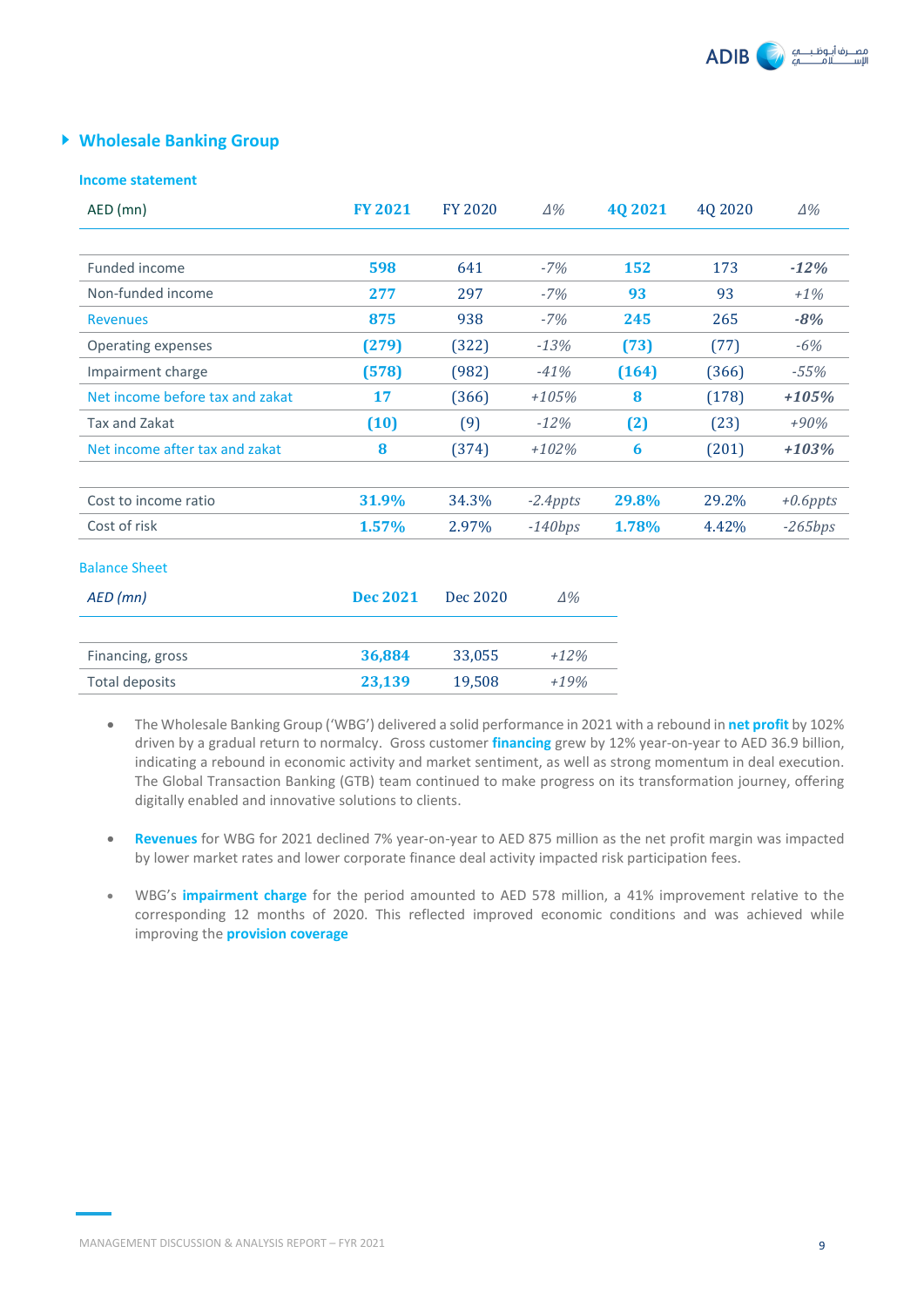

#### **Treasury**

#### **Income statement**

| AED (mn)                        | <b>FY 2021</b> | <b>FY 2020</b> | $\Delta\%$  | 40 20 21 | 4Q 2020  | $\Delta\%$  |
|---------------------------------|----------------|----------------|-------------|----------|----------|-------------|
|                                 |                |                |             |          |          |             |
| Funded income                   | (123)          | (359)          | $+66%$      | (26)     | (96)     | $+73%$      |
| Non-funded income               | 901            | 958            | $-6%$       | 207      | 316      | $-34%$      |
| <b>Revenues</b>                 | 779            | 599            | $+30%$      | 181      | 220      | $-18%$      |
| Operating expenses              | (41)           | (43)           | $-3%$       | (11)     | (11)     | $-3%$       |
| Impairment charge               | 3              | (10)           | $+131%$     | 3        | $\Omega$ | $+2130%$    |
| Net income before tax and zakat | 740            | 547            | $+35%$      | 173      | 209      | $-17%$      |
| Tax and Zakat                   | $\bf{0}$       | $\bf{0}$       |             | $\bf{0}$ | $\bf{0}$ |             |
| Net income after tax and zakat  | 740            | 547            | $+35%$      | 173      | 209      | $-17%$      |
|                                 |                |                |             |          |          |             |
| Cost to income ratio            | 5.3%           | 7.1%           | $-1.8$ ppts | $6.0\%$  | 5.1%     | $+0.9$ ppts |
| <b>Investment Yield</b>         | 4.68%          | 5.29%          | $-60bps$    | 4.00%    | 6.95%    | $-295bps$   |

#### Balance Sheet

| AED (mn)       | <b>Dec 2021</b> | Dec 2020 | Δ%     |
|----------------|-----------------|----------|--------|
|                |                 |          |        |
| Investments    | 13,691          | 13,809   | $-1\%$ |
| Total deposits | 2.926           | 3.672    | $-20%$ |

ADIB's Treasury department delivered a very strong performance in 2021 with year-on-year growth of 35% in **net profit** to AED 740 million due to the solid contributions from sales and trading. **Revenue** for the period improved 30% year-on-year to AED 779 million, mainly from gains on sales in its sukuk portfolio.

#### **Strategy and Outlook**

#### **Strategy**

The global banking industry is currently experiencing an unprecedented era of transformation and opportunity. The global drive towards digitalization and Fintech disintermediation is well underway, leading to both increased regulatory liberalization and pressures. At the same time, the Covid pandemic has accelerated the adoption of digital products and services and structurally altered working patterns and economic fundamentals, leading to a lower rate and growth environment. Finally, sustainability has become a central theme for consumers, communities, employees and Governments globally and matters of diversity, climate change, staff wellbeing and governance, amongst other, are now critical success factors for corporations and their stakeholders.

Against this backdrop, ADIB conducted its 5-year strategic review which defined the bank's renewed purpose of becoming a lifelong partner for our clients, community and colleagues. Furthermore, ADIB's vision was revamped to be the world's most innovative Islamic bank.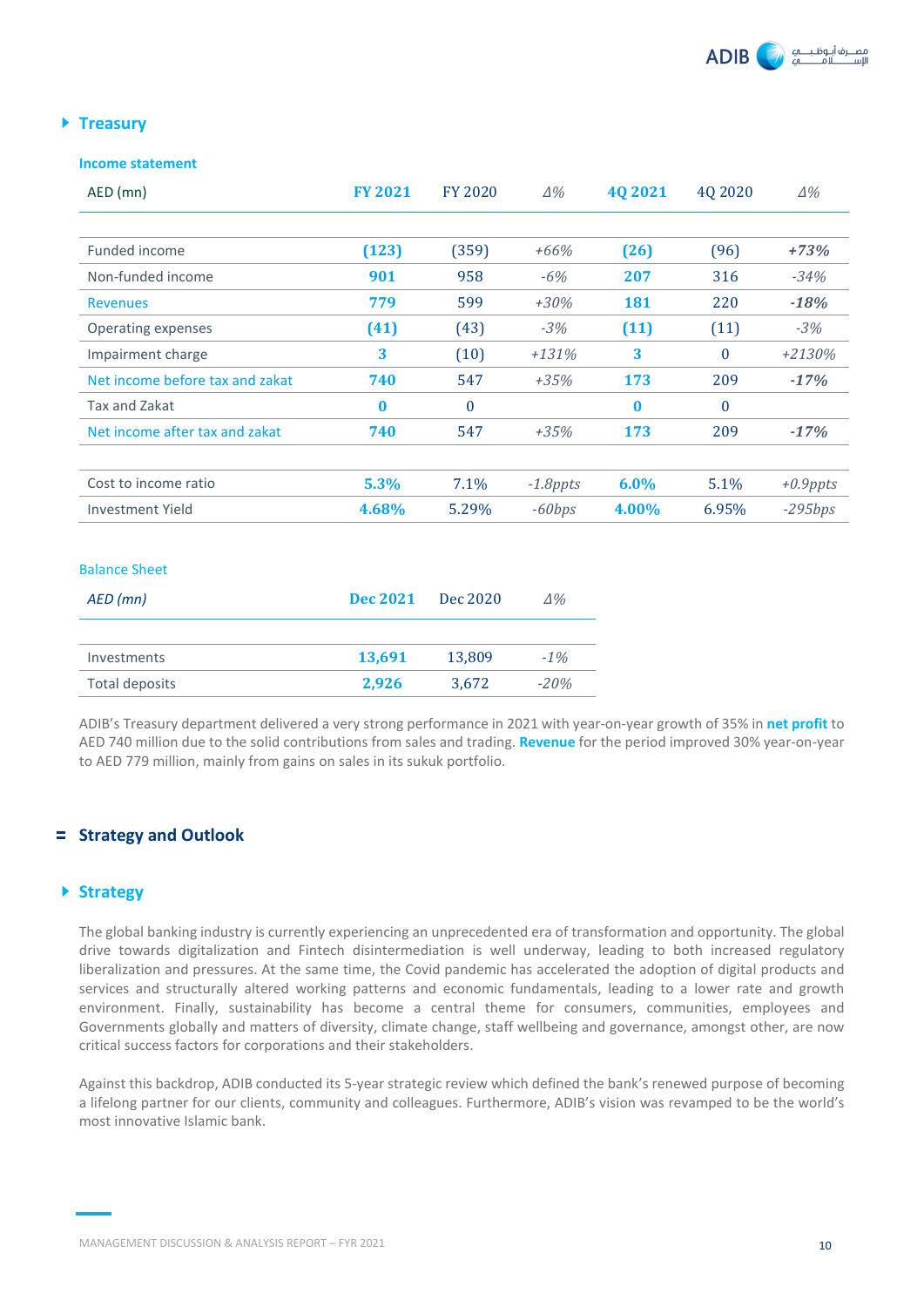

The bank's new 2025 strategy is built upon 4 startegic pillars:

**Continuous Innovation** of new Sharia-compliant banking products that will allow the bank to support customers across the retail, SME and corporate landscape remains a key tenant of the Bank's startegy. This will be supported by the training and development of Islamic banking experts. Additionally, the bank will re-engineer delivery of products and services and plans to launch innovative digital ventures and new business models.

ADIB's strategy is **Segment Focused**, building on its existing strength of the Emirati retail segment while attracting and developing new business segments where the bank can grow profitably. In this respect, a core focus area includes developing an ecosystem to support Emirati customers across all financial stages in their lives, and expanding customer propositions and product offerings across large, medium and small corporations.

**Digital Excellence** remains at the heart of the 2025 strategy and the bank strives to become a digital first financial institution. ADIB aims to elevate customer convenience through its digital platforms and become a data-driven organization by leveraging advanced analytics and artificial intelligence. At the same time, ADIB will build a modern technology foundation and new digital tools and capabilities for staff to enable seamless, digital processing and front-line delivery, while creating a future-proof workforce.

Finally, ADIB is planning to embed sustainability and ESG framewroks into the existing Islamic banking DNA to ensure a **Sustainable Future** for the bank, its employees, and the customers and wider community it serves. Under this pillar, ADIB will create a more comprehensive ESG risk framework and policies, develop a Group sustainability strategy and roadmap and foster existing talents in the organization.

The central objective underpinning the revamped strategy is a commitment to driving value for our stakeholders and the bank's 2025 startegic targets include reaching a return on equity of 20%, doubling net profit, achieving a cost-to-income ratio below 36%, being ranked first in customer experience measured with the Net Promotor Scores (NPS) and driving digitalization to more than 85% Straight-Through-Processing (STP).

#### **Digital and Innovation**

ADIB's focus on continuous innovation and digital excellence are core tenents of the revamped 2025 strategy.

In 2021, digitally active customers increased 11% compared to the same period last year. Currently, the bank has 70.7% of its customers digitally active.

In addition, ADIB continued to strengthen its digital banking capabilities over the period, with a host of new initiatives driving improved adoption and usage rates of its digital services. The bank recently announced the launch of *Turbo*, the first car buying ecosystem provided by a bank in the UAE, and *Amwali*, the world's first Islamic digital proposition targeting young people between the age of 8 to 18. ADIB also was the first bank in the UAE to provide customers with convenient remote account opening services through a government-linked facial recognition system.

Additional highlights of ADIB's progress on digitalization and innovation include the following:

- ADIB's mobile app was top-ranked the UAE App Store.
- ADIB had 58% digital usage when opening current accounts
- Digital finance applications increased with more than 50% of personal finance applications taking place digitally.
- ADIB launched an Analytics Center of Excellence, a remote sales platform allowing customers to interact with ADIB and apply for personal finance, covered cards, takaful, and other banking products without having to leave their homes.
- ADIB introduced many AI based initiatives across our support functions to improve overall effectiveness.
- Other initiatives including ADIB Chat Banking, the UAE's first Emirati customer care chatbot, continued to evolve with major upgrades being developed to ensure it can support cases across ADIB's digital banking ecosystem. The customer-facing chatbot has built sufficient learning to enable resolution of 85% of queries.